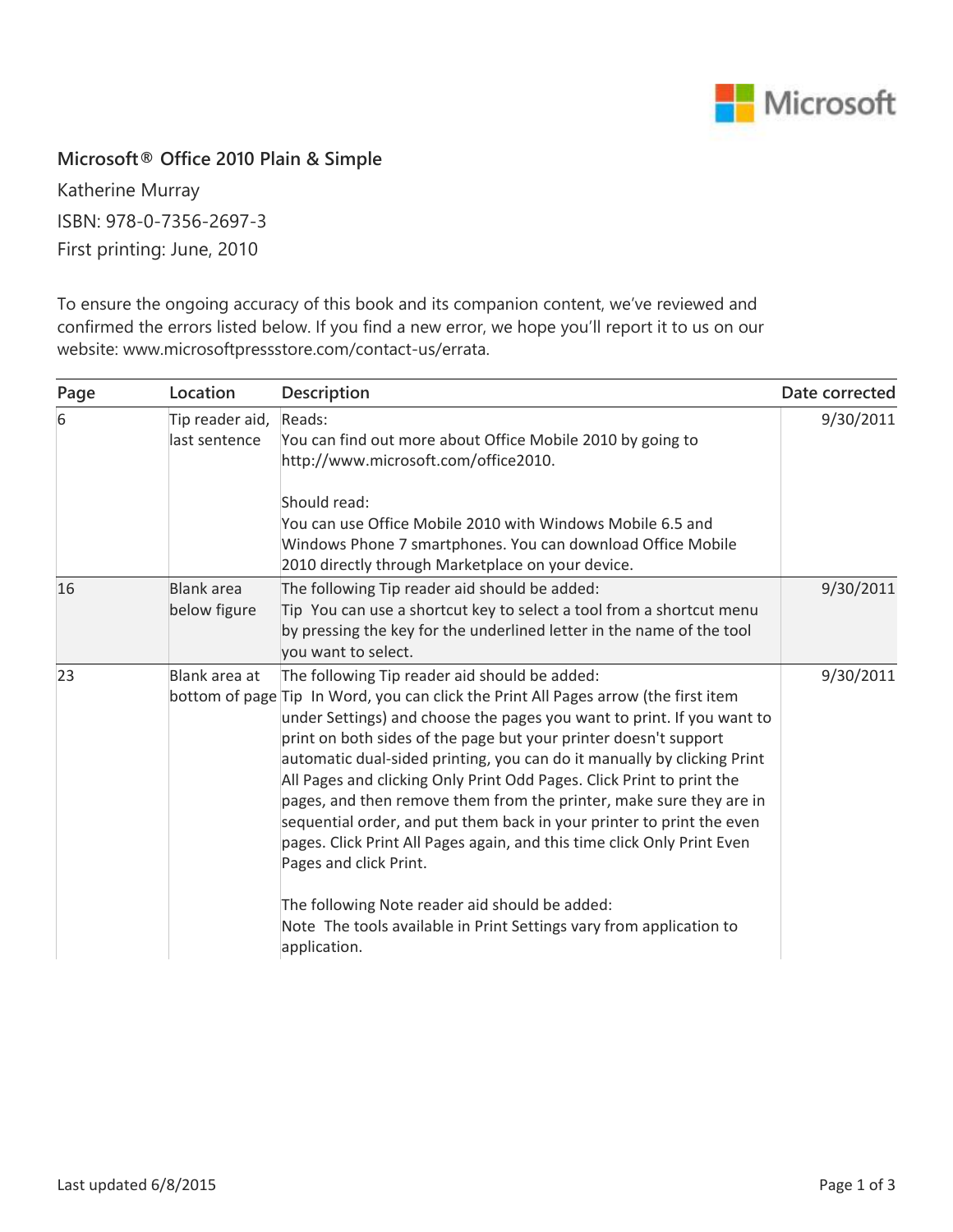| Page | Location                          | <b>Description</b>                                                                                                                                                                                                                                                                                                                                                                                                                                                                                                                                                                                                                                                                                       | Date corrected |
|------|-----------------------------------|----------------------------------------------------------------------------------------------------------------------------------------------------------------------------------------------------------------------------------------------------------------------------------------------------------------------------------------------------------------------------------------------------------------------------------------------------------------------------------------------------------------------------------------------------------------------------------------------------------------------------------------------------------------------------------------------------------|----------------|
| 42   | Blank area at                     | The following Tip reader aid should be added:<br>bottom of page Tip After you add the screenshot to your document, you can click it<br>and apply special formatting touches like a shadow, frame, artistic<br>effects, or another style by selecting the tools you want to use on the<br>Picture Tools Format tab.                                                                                                                                                                                                                                                                                                                                                                                       | 9/30/2011      |
|      |                                   | The following Tip reader aid should be added:<br>Tip If you want to save a screenshot to a file so that you can insert it<br>as a picture in other documents, right-click the image and click Save<br>Picture As in the shortcut menu. Select the folder where you want to<br>save the file, enter a file name, and click the Save As Type arrow to<br>select the format in which you want to save the file. Then click Save to<br>save the file so that you can use it again later.                                                                                                                                                                                                                     |                |
| 51   | <b>Blank</b> area<br>below figure | The following Tip reader aid should be added:<br>Tip Click Update Services (the tool farthest to the right in the tools<br>row of the Mini Translator) to display a list of services used for<br>translation. You can click Update to select different services or to<br>update the services being used.                                                                                                                                                                                                                                                                                                                                                                                                 | 9/30/2011      |
| 74   | Blank area at                     | The following Tip reader aid should be added:<br>bottom of page Tip You can also add page numbers when you're working with a<br>header or footer in Word. When you click in the header or footer<br>area, the Header & Footer Tools Design tab becomes available. Click<br>Page Number in the Header & Footer group on the left end of the<br>ribbon, and follow the steps on these two pages to add the page<br>number as you want it to appear.                                                                                                                                                                                                                                                        | 9/30/2011      |
| 90   | Blank area at                     | The following Tip reader aid should be added:<br>bottom of page Tip After you get the spacing just the way you want it, you can save<br>the new settings by creating a style you can apply to other text you<br>want to format in this same way. Select the text with the format you<br>want to save, right-click your selection, and point to Style. Click Save<br>Selection As A New Quick Style, enter a name for the new style, and<br>click OK. Now you'll be able to select your new format in the Styles<br>gallery on the Home tab.                                                                                                                                                              | 9/30/2011      |
| 108  | Blank area at                     | The following Tip reader aid should be added:<br>bottom of page Tip You aren't limited to the header and footer styles Word offers in<br>the gallery; you can create your own by changing the font, color, and<br>size; adding lines and pictures; and even inserting document<br>properties like the title or creation date of the document.                                                                                                                                                                                                                                                                                                                                                            | 9/30/2011      |
| 113  | Blank area at                     | The following Tip reader aid should be added:<br>bottom of page Tip You can tell Word whether you want the columns to be applied to<br>a specific section of text (for example, if you want to create a<br>multicolumn list within a long document) or to be used throughout<br>the document by selecting the setting you want in the Apply To field.<br>If you want to create columns for just a portion of text, select the text<br>first, display the Columns dialog box, enter your settings, and click the<br>Apply To arrow. Choose Selected Text. If you want the column<br>changes to apply to the entire document, click Apply To and choose<br>Whole Document. Click OK to apply the settings. | 9/30/2011      |